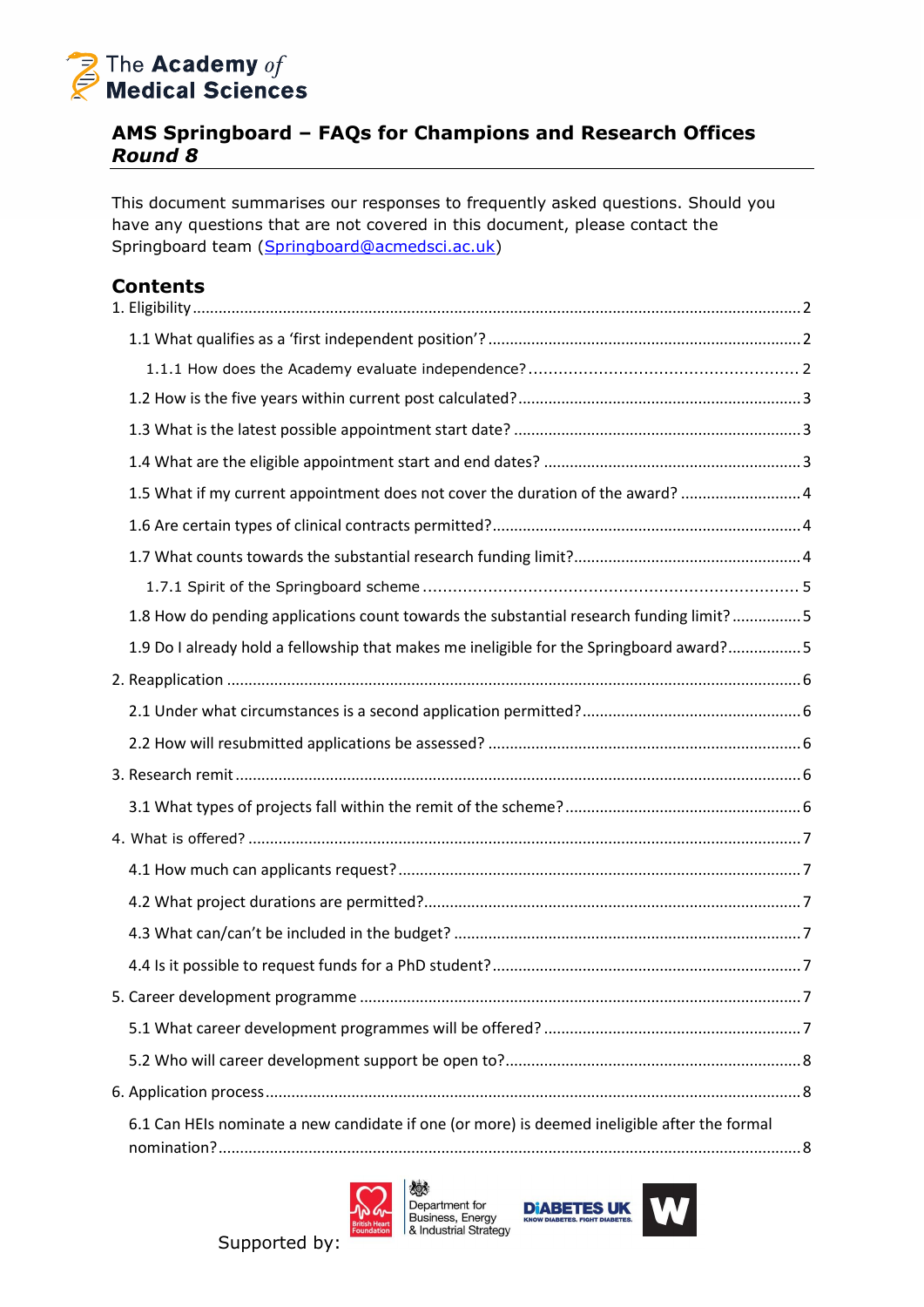

| 6.2 How do I invite nominated individuals to contribute to my application and upload statements |  |
|-------------------------------------------------------------------------------------------------|--|
|                                                                                                 |  |
|                                                                                                 |  |
| 6.4 Do I need letters of support from all collaborators listed in my application?               |  |
|                                                                                                 |  |

# <span id="page-1-0"></span>**1. Eligibility**

To be eligible to apply applicants have to:

- Hold an academic post that incorporates research.
- Be in their first independent (salaried) position (i.e. group-leader level, line managed not supervised) and
	- Be within **five years (FTE)** of appointment to this position.
	- Have sufficient time remaining in their current post to complete the proposed Springboard project.
- Be based within one of the eligible higher education institutions (HEIs).

And they must **not**:

- Hold a clinical contract. Please see [section 1.6](#page-3-1) for details.
- Be in receipt of substantial research funding as the Principal or Co- Investigator exceeding **£150,000** for the two year Springboard award (excluding their personal salary, overhead and indirect costs). Please see [section 1.7](#page-3-2) for details.

## <span id="page-1-1"></span>**1.1 What qualifies as a 'first independent position'?**

We appreciate that independence is a difficult term to define. For purposes of this scheme, we consider candidates who are within their first salaried, group-leader position, where they are line-managed rather than supervised. As such, Research Fellows may be eligible depending on the nature of their position. If you are employed as a Research Fellow on a grant in the name of another PI, you cannot be considered to be fully independent. Research Associates are not eligible for the scheme as they are still under someone's supervision. Applicants having already secured a promotion onto a second independent post are also not eligible for the scheme (this does not include proleptic appointments). Candidates who are able to prove their second position is a side-ways step, and **not** a promotion, may still be considered eligible. Please contact the office if you are unsure whether you meet this eligibility criteria.

### <span id="page-1-2"></span>**1.1.1 How does the Academy evaluate independence?**

The Academy uses a series of questions to evaluate if a candidate is eligible for the Springboard scheme. The following are used both to check if the candidate is currently in



獭 Denartment for Business, Energy & Industrial Strategy



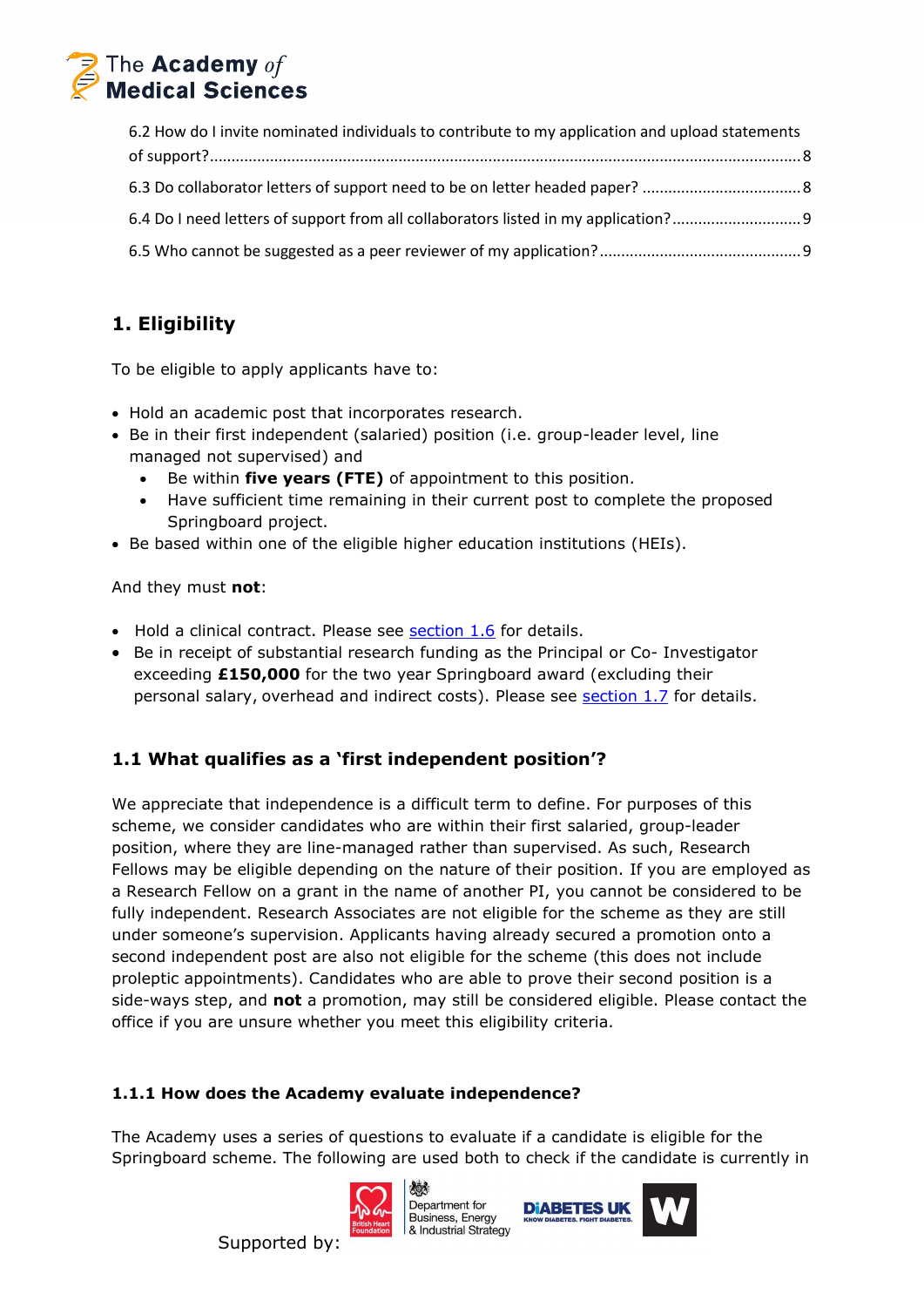

their first independent post but also to evaluate if they were independent in any of their previous positions. These questions should be considered for both the candidates' present and previous positions to check their eligibility.

- 1. **Are they line-managed or supervised?** We would expect the candidate to be line-managed in an independent position.
- 2. **Do they have a salaried position? Is their salary derived from a grant in another PI's name?** We would expect independent candidates to be in a salaried group-leader position (their first). Their salary should not be derived from another PI's funding.
- 3. **Are they able to supervise students or other members of staff?** We would expect candidates to be able to supervise/manage students and staff in an independent position.
- 4. **Are they able to apply for funding as the PI?** We would expect the candidate to be able to apply for funding in their own name in an independent position.

### <span id="page-2-0"></span>**1.2 How is the five years within current post calculated?**

The applicant should be no more than five years (FTE) into their first independent research post *by the application deadline, which for round 8 is 16 June 2022*. For round 8, the earliest eligible appointment start date for a researcher working full-time is **June 2017**. Time taken out for career breaks such as parental or sickness leave does not count towards the time already in post; periods of part-time working should be counted *pro rata*.

### <span id="page-2-1"></span>**1.3 What is the latest possible appointment start date?**

Applicants must be in post by the Panel date at the latest. For round 8, the latest eligible appointment start date is **16 November 2022**. If a selected applicant will not yet be in post by the application deadline, they should provide an official letter from their institution confirming their start date along with their application form.

### <span id="page-2-2"></span>**1.4 What are the eligible appointment start and end dates?**

Outcomes for round 8 are due to be released by end of January 2023. Awardees must start their award within six months of the award letter (01 March –01 September 2023). Applicants will confirm the award start date through the submission of a Grant Acceptance Form if successful.

Springboard awards have a duration of two years FTE and as such are expected to end two years after the start date given by the applicant in the application form. Any changes to the original start date through the Grant Acceptance Form will result in a shift in the award end date, such that the award duration remains at two years. Applicants must have guaranteed salary support (which may come from the institution or a personal fellowship) that will cover the duration of their Springboard award. Their



Supported by:

燃 Denartment for Business, Energy<br>& Industrial Strategy



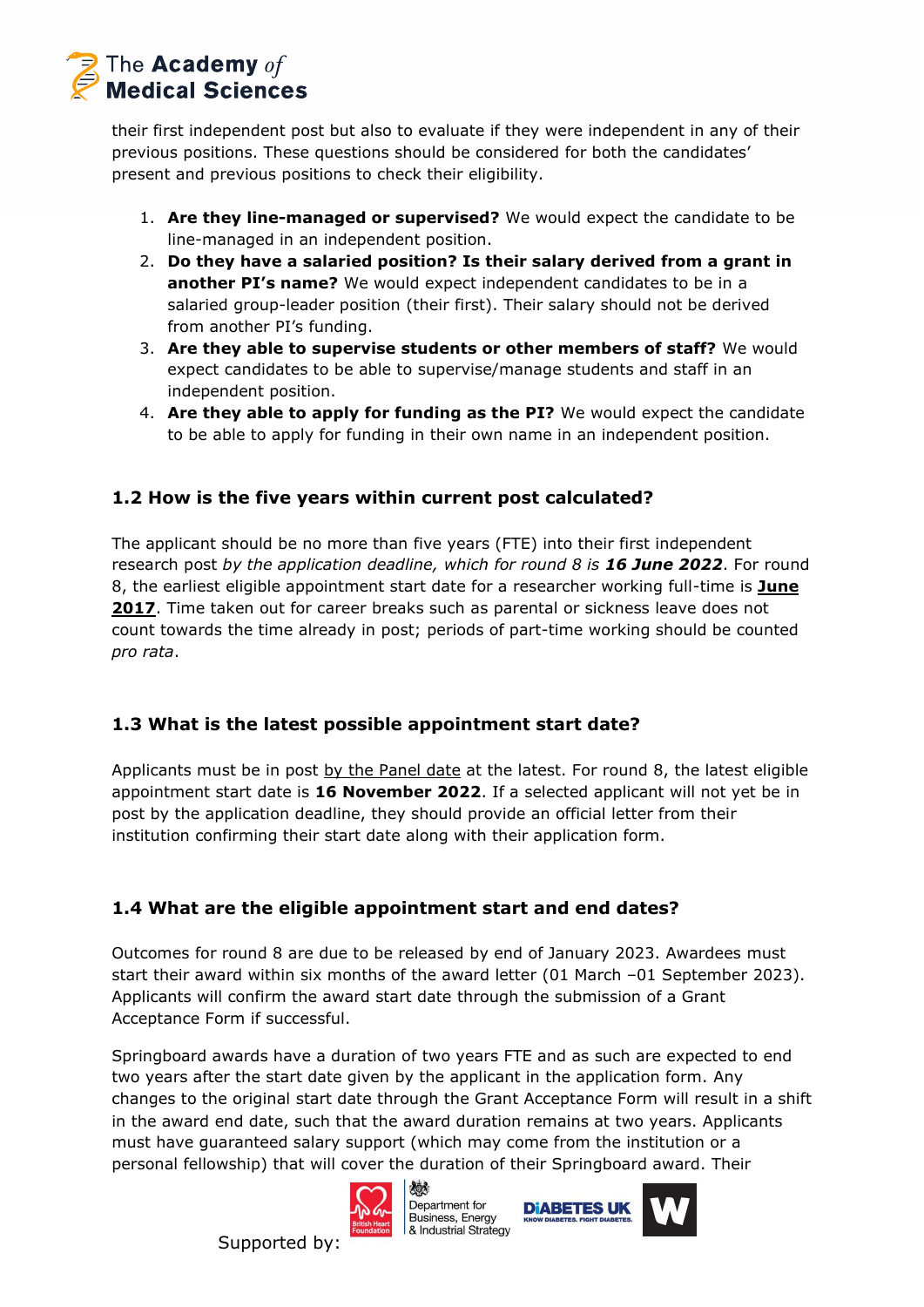

appointment end date, if they have one, should not fall before the earliest possible award end date.

### <span id="page-3-0"></span>**1.5 What if my current appointment does not cover the duration of the award?**

If your current contract ends before the expected end date of the award, your host institution must extend your position accordingly. The contract extension must occur regardless of the outcome of the application and *must be confirmed before the application deadline (for round 8: 16 June 2022)*. The Academy also expects any further change to the start date after acceptance of the award will result in an appropriate additional extension to cover two years FTE.

### <span id="page-3-1"></span>**1.6 Are certain types of clinical contracts permitted?**

Researchers holding a clinical contract of any kind, including honorary contracts, are not eligible for the scheme – this is a non-clinical scheme. Clinically-qualified researchers who do not hold a clinical contract, and who would not take up such a contract during their award, are eligible.

Researchers who hold an [NHS Research Passport](https://www.hra.nhs.uk/planning-and-improving-research/best-practice/research-passport/) or Letter of Access **are eligible** for the Springboard scheme as these are not clinical contracts.

### <span id="page-3-2"></span>**1.7 What counts towards the substantial research funding limit?**

The limit of  $£150,000$  over two years is applied to the funding that the applicant has already secured and that they are projected to receive over the two year award period. For the purposes of determining eligibility for round 8, these dates are March 2023 to February 2025. Please do not include any funding that is not secured or will have expired before the start of a Springboard award.

- The applicant's personal salary *should not* be included.
- Overhead and indirect costs *should not* be included.
- Staff salaries, PhD student stipends and consumables *should* be included. However, overheads or PhD student fees *should not* be included.
- If the applicant is a co-investigator on a grant or co-supervisor studentship, please count their projected % share of the grant minus overheads and indirect costs.



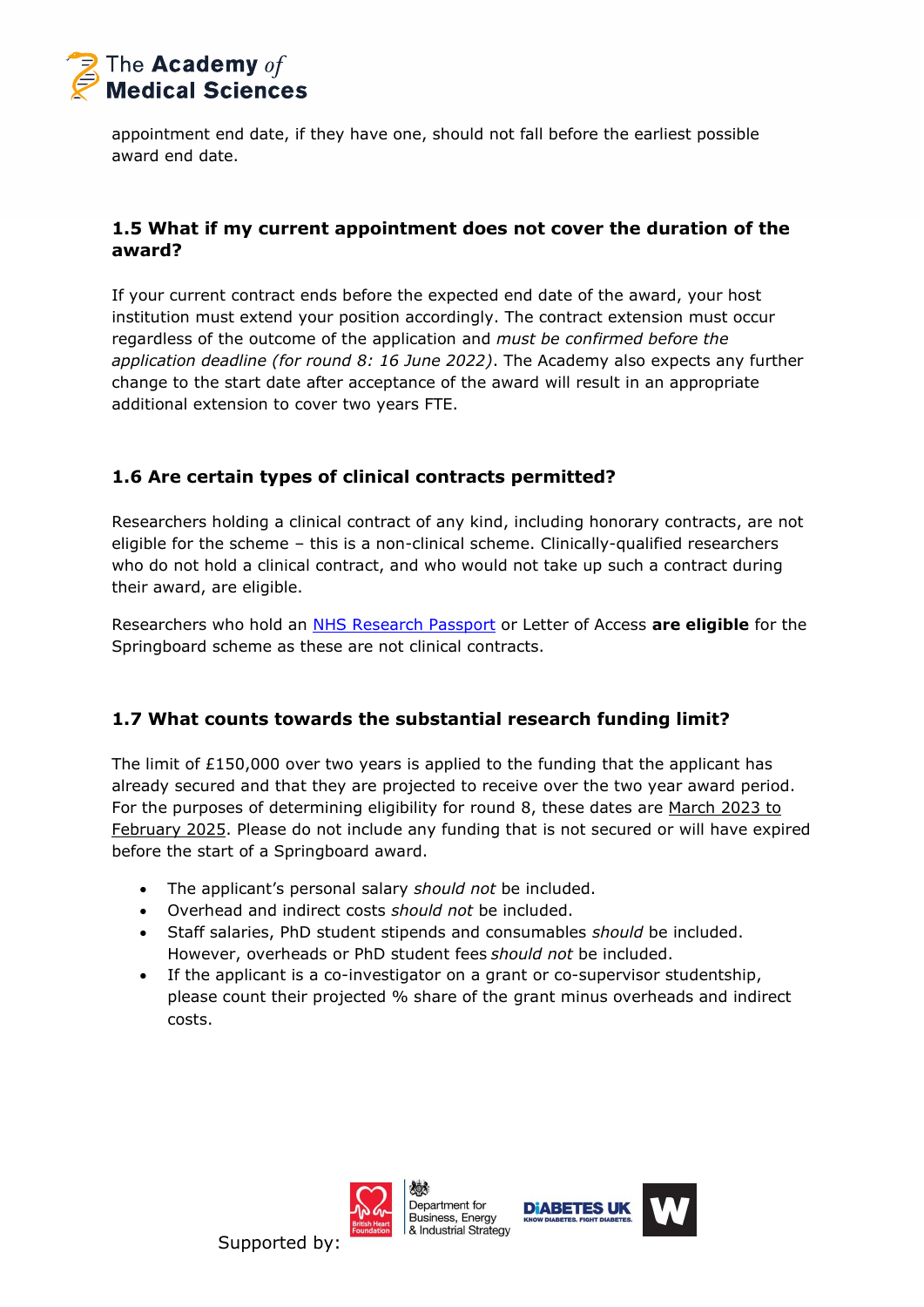

#### **We calculate funding secured over the two year Springboard project via the following**:

total funding received excluding salary, overheads etc. \*

% share of grant \* duration SB award overlaps with other grant / other grant duration

funding value secured over two year SB award

=

#### <span id="page-4-0"></span>**1.7.1 Spirit of the Springboard scheme**

The Springboard scheme provides a 'springboard' for early career researchers establishing their first research group and their independent career. For this reason candidates must not have already secured significant funding. However, some candidates may be under the £150,000 limit at the point of application, and thus eligible for the scheme, but have been in receipt of significant funding in the past. The Springboard Selection Panel consider the Person, the Project and the Place when making funding decisions. When evaluating the Person they will also assess the candidate's need and the difference the funding would make to their career. Therefore, these candidates, whilst they will still be assessed, may be deemed as not in the spirit of the scheme as their need is less significant when compared to other candidates. This should be carefully considered when submitting an application to the scheme.

#### <span id="page-4-1"></span>**1.8 How do pending applications count towards the substantial research funding limit?**

Only funds that have already been secured will be considered when determining whether a candidate is above/below the substantive funding limit. Before the Panel meeting, the Academy will ask applicants to provide an update on funding received since the Springboard application submission. If an applicant has now secured funds exceeding the £150,000 limit, they will be deemed ineligible.

### <span id="page-4-2"></span>**1.9 Do I already hold a fellowship that makes me ineligible for the Springboard award?**

Springboard is targeted at those who are in the early stages of their first independent post and have limited funding. Candidates who have already secured significant fellowships are not considered to be in the spirit of the scheme. Therefore, if you hold the following fellowships/awards or equivalent you will be deemed ineligible:

- Cancer Research UK (CRUK) Career Development Fellowship
- CRUK Career Establishment Award
- Medical Research Council (MRC) Career Development Award
- MRC New Investigator Research Grant
- The Royal Society University Research Fellowship



嫐 Denartment for Business, Energy & Industrial Strategy

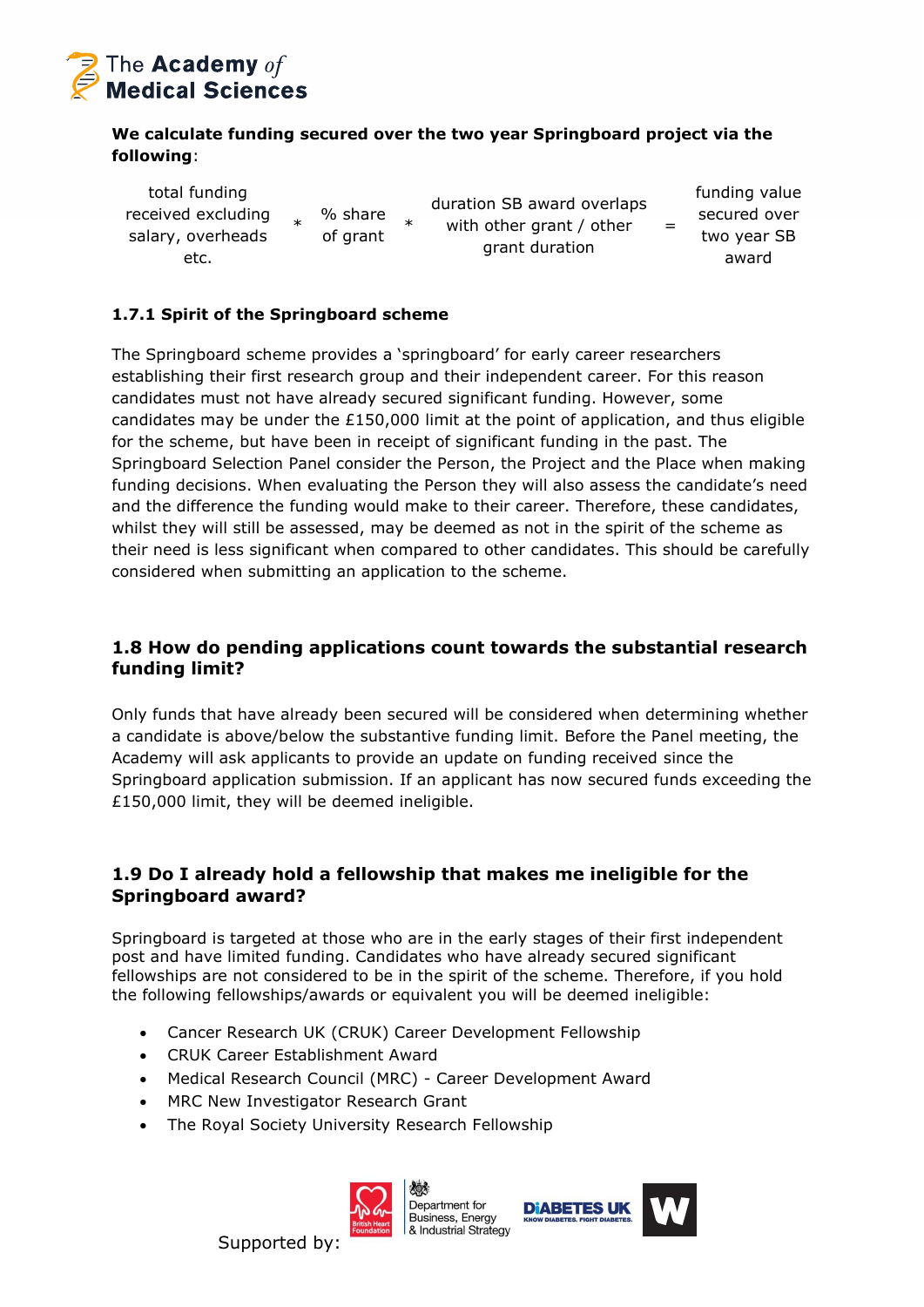

- UK Research and Innovation (UKRI) Future Leaders Fellowship
- Wellcome Trust Royal Society Sir Henry Dale Fellowship
- Wellcome Trust Seed Award

If you are unsure about your eligibility, please contact the office to seek confirmation.

## <span id="page-5-0"></span>**2. Reapplication**

### <span id="page-5-1"></span>**2.1 Under what circumstances is a second application permitted?**

Unsuccessful applicants are limited to one resubmission in any future round, provided that they are once again shortlisted by their institution and continue to meet all eligibility criteria (including time constrains and substantive funding limits). Each resubmission counts towards the institution's four selected applications. Successful applicants cannot reapply.

The Panel may recommend specific applications for resubmission but this is not an assurance that these applications will be funded upon resubmission, nor does this imply that it discourages resubmissions from other unsuccessful applicants.

### <span id="page-5-2"></span>**2.2 How will resubmitted applications be assessed?**

Applicants who resubmit an application must complete an additional section detailing how the application has been adapted in response to feedback and how this application differs from their first application. Panel members and peer reviewers will be asked to consider this section when assessing the new application. The office will endeavour to receive comments from previous assessors however, we cannot guarantee that proposals will be reviewed by the same individuals.

Personalised feedback is provided to all applicants and will be shared with their Springboard Champions.

## <span id="page-5-3"></span>**3. Research remit**

### <span id="page-5-4"></span>**3.1 What types of projects fall within the remit of the scheme?**

The scheme welcomes applications from a broad range of research fields and supports both experimental and theoretical approaches; the key criterion is that the proposed project must demonstrate clear relevance to human health.





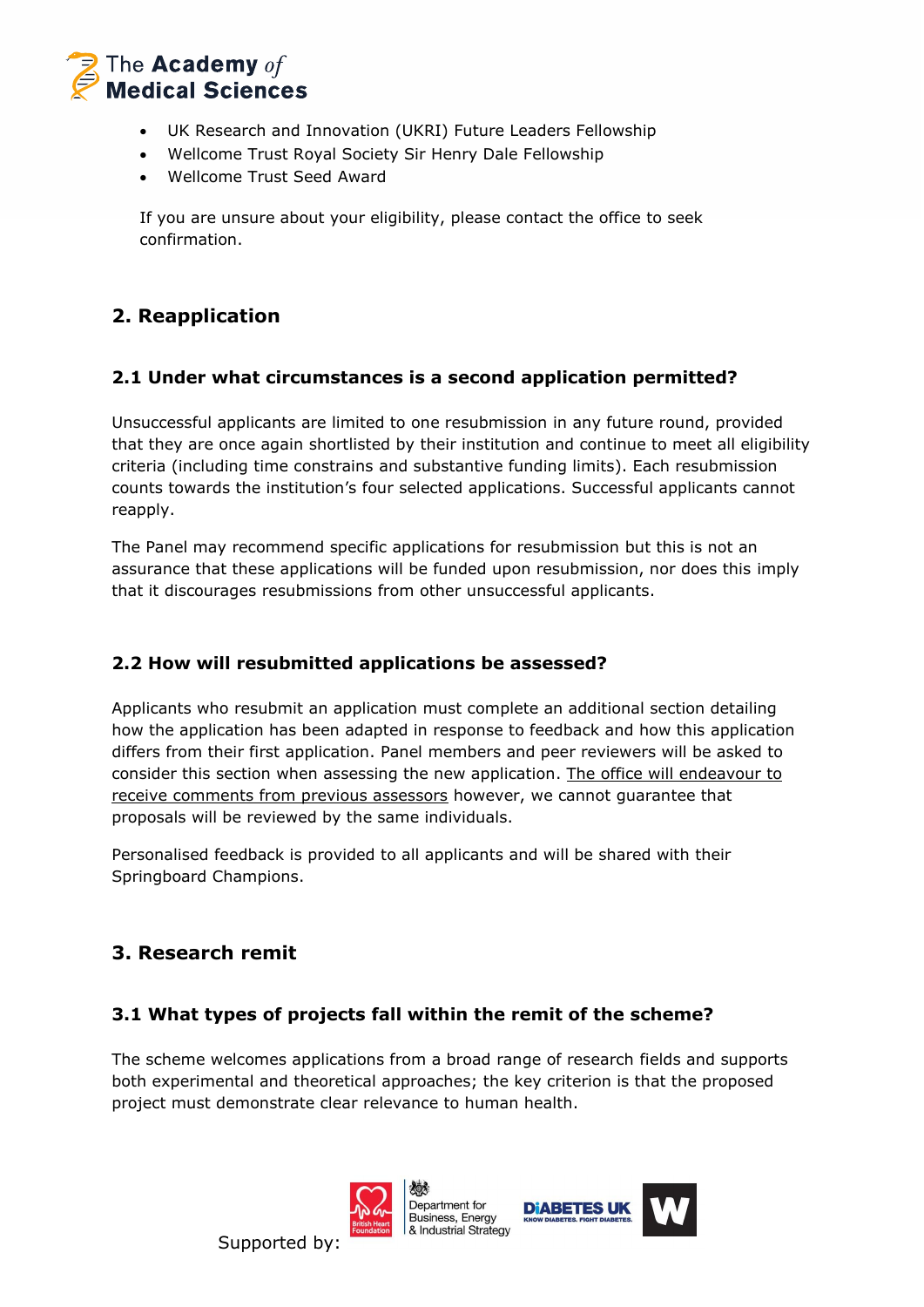

### <span id="page-6-0"></span>**4. What is offered?**

#### <span id="page-6-1"></span>**4.1 How much can applicants request?**

The maximum amount available is £100,000 (there is a minimum of £50,000) over two years. These funds can be used towards research costs and professional development.

### <span id="page-6-2"></span>**4.2 What project durations are permitted?**

Springboard awards are two years long; it is not possible to apply for any other duration.

### <span id="page-6-3"></span>**4.3 What can/can't be included in the budget?**

Springboard awards offer flexible funding which can be used for support staff (PhD students, postdoctoral staff, technicians, etc.), technical support, laboratory consumables, equipment, animal costs, publications, training and travel. 'Technical support' refers to staff/facilities available to you (e.g. access fees to use microscopy facilities, fees for bioinformatics support). Fees associated with hiring staff (promotional costs) and advertising studentships are also eligible costs. Funds cannot be used to pay for the applicant's personal salary costs or overheads.

### <span id="page-6-4"></span>**4.4 Is it possible to request funds for a PhD student?**

Yes - applicants may request PhD student stipends, tuition fees (up to the value of home student rate) and consumables in their budget for the two year award period. Stipends should be in line with the studentships provided by your institution. Furthermore, we require that the host institution commits to financially support those PhD students after the end of the award if other funds are not available to the applicant to cover the remainder of the student's PhD.

## <span id="page-6-5"></span>**5. Career development programme**

### <span id="page-6-6"></span>**5.1 What career development programmes will be offered?**

Career development support include access to the Academy's one-to-one mentoring scheme and a programme of events and activities developed for the benefit of newlyindependent researchers. Activities will include training events and meetings where researchers can share their research and network.

**DIABETES UI** 

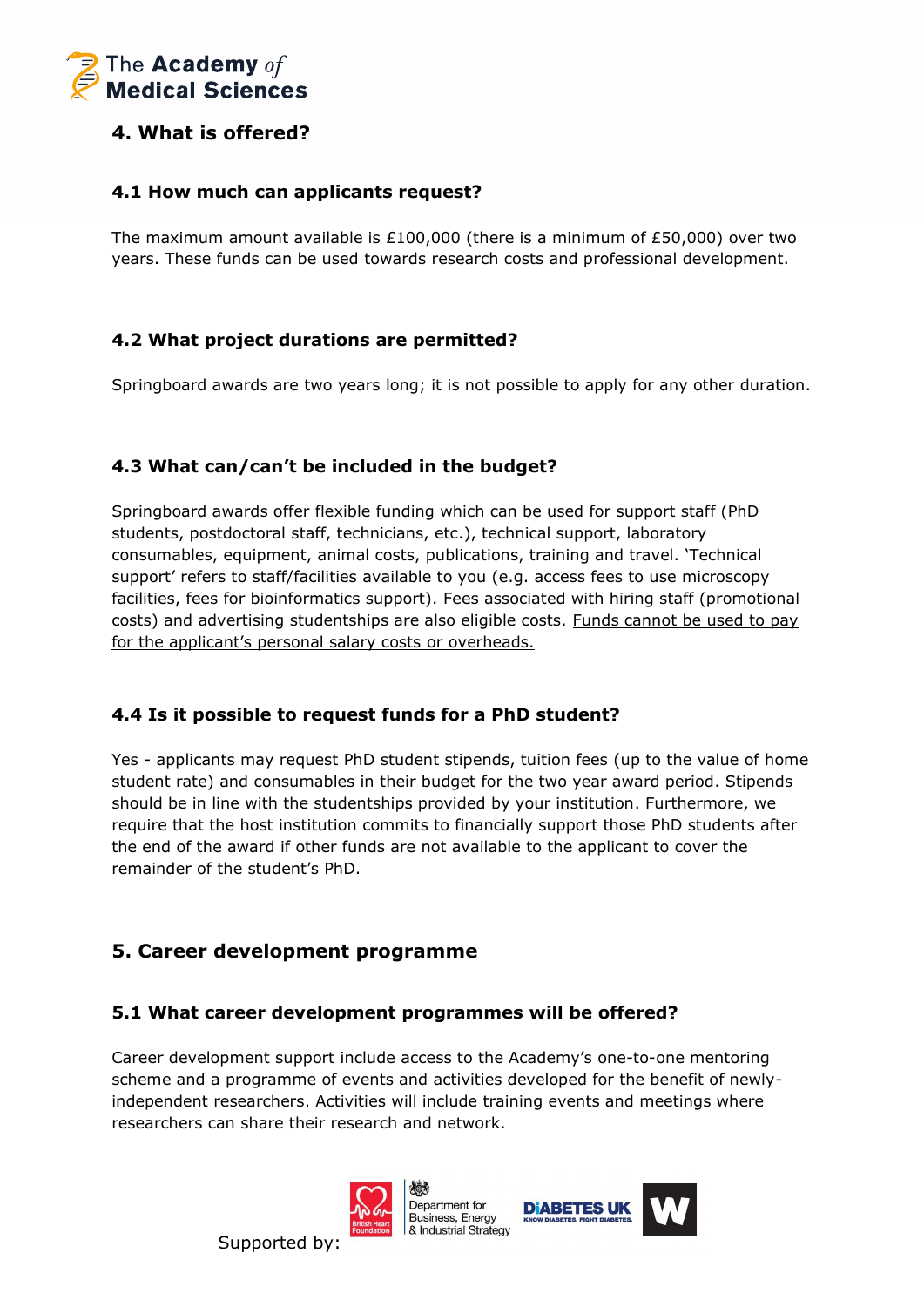

### <span id="page-7-0"></span>**5.2 Who will career development support be open to?**

Some of the career development support elements are open to awardees only, some to both awardees and selected applicants put forward by each institution, and some are open more widely to all biomedical researchers at that career stage. All applicants (those selected by their institutions to submit a full application) will be invited to participate in the Academy's [one-to-one mentoring scheme](https://acmedsci.ac.uk/grants-and-schemes/mentoring-and-other-schemes/mentoring-programme) regardless of the outcome of their application. Whenever possible, events and activities will be open more widely to biomedical researchers.

### <span id="page-7-1"></span>**6. Application process**

### <span id="page-7-2"></span>**6.1 Can HEIs nominate a new candidate if one (or more) is deemed ineligible after the formal nomination?**

No, once the HEI has nominated their top candidates (for round 8 this is up to 4 candidates by **4 May 2022, 12:00**) they cannot nominate any further candidates, irrespective of whether their nominated candidates are found to be eligible or not.

### <span id="page-7-3"></span>**6.2 How do I invite nominated individuals to contribute to my application and upload statements of support?**

The candidate's Head of Department, Springboard Champion and a Finance Officer must all contribute to the application. These individuals can be invited to contribute at any time once the application is created; the Academy recommends doing this as early as possible to avoid delays.

To invite a contributor, the candidate must toggle to the 'Participants' tab, next to the 'Application' tab within the main application; here the candidate can send the contributor an automated email invitation to contribute. Email invitations expire after 14 days.

**Please note** that the contributors Flexi-Grant account must be created with the **same** email address as that used to invite them to contribute.

### <span id="page-7-4"></span>**6.3 Do collaborator letters of support need to be on letter headed paper?**

Yes, all letters of support must be on letter headed paper with appropriate signatures.